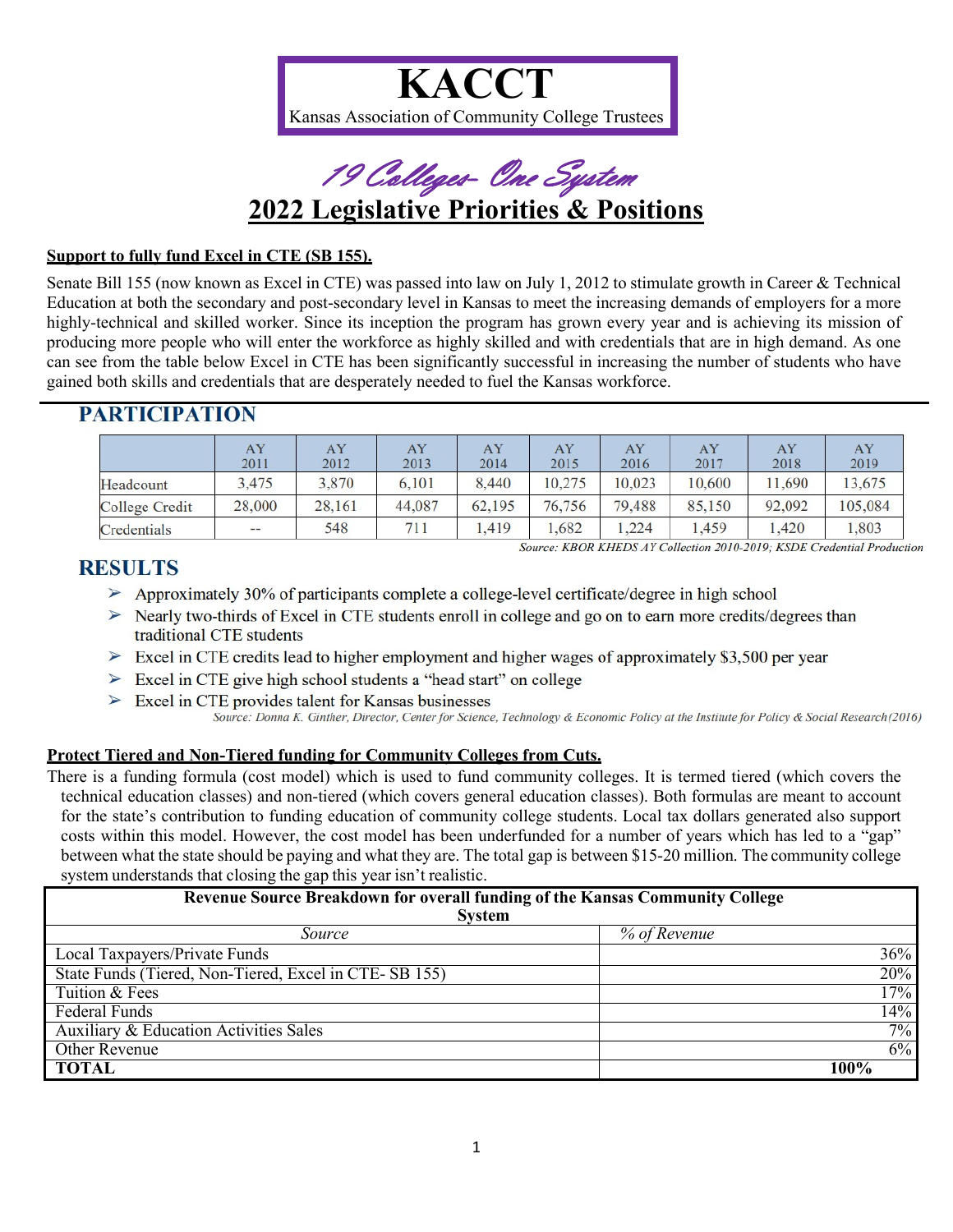#### **Kansas Promise Scholarship Act Trailer Bill**

The Kansas Promise Scholarship Act is not just another scholarship program but will be a new innovative economic development tool addressing the most pressing challenge facing Kansas businesses, a skilled workforce shortage. The Kansas Promise Scholarship Act will be a "last dollar" program. It targets to the most in-demand occupation fields in the state increasing access to community and technical college education for Kansas high school graduates. Additionally, this Act is a targeted economic development tool focusing these scholarship dollars on jobs within the Kansas economy which are in the highest demand to help companies meet the talent needs they have today and in the future. Of critical importance is the requirement that the student reside in Kansas two years post certificate or associates degree completion. Kansas Community Colleges believe the residency portion of the bill will not only help retain population in the state of Kansas but will provide Kansas companies the best chance at hiring this top-quality talent. The Kansas Promise Act will be an extremely effective rural revitalization tool.

The bill as passed last year needs some "clean up" work done to ensure it can operate in the most efficient and effective manner. Community College support a "trailer" bill to make small fixes to the Kansas Promise Scholarship Act legislation.

**Local Control and Affiliations, Mergers, and Acquisitions.** All community college trustees are locally elected and through that election entrusted by voters to make decisions related to how to manage the community college most efficiently and effectively. We strongly oppose any effort to reduce the control of Boards of Trustees at each community college. Decisions relating to local funding, policy, and operations of the college should rest solely within each locally elected board. The Kansas Community Colleges also see no reason for additional legislation related to mergers and acquisitions. Kansas Community College Boards of Trustees value the partnership that exists with the Kansas legislature. If a Community College wishes to pursue a merger or affiliation it is strongly believed that the Kansas legislature should be required to approve the final new structure and codify in statute how any taxing authority vested with the Community College Board of Trustees will be handled in the future.

#### **Transfer Credits-Program to Program Articulation: Quicker Baccalaureate degree, increasing affordability.**

Currently, Kansas Community College students are losing credits toward degree completion when transferring from a Kansas Community College to a Kansas Regents University. On average 45 of the 60 credits towards the community college associates degree are transferring directly into the students degree pathway program of study. Of the credits not being applied toward the program of study pathway they do transfer, but are counted toward elective credits. Generally, most students do not need additional elective credits so these credits essentially don't count toward the number of hours needed for Bachelor's Degree completion. However, transfer from the Kansas Community College system to the Kansas independent college system does not experience the same transfer difficulties. Generally, the Kansas independent colleges accept all 60 credits from the student's associate's degree directly into the Bachelor's Degree pathway at their college.

Students who are unable to transfer any credits directly into their plan of study lengthens the time it will take them to earn a degree and will also be very costly by essentially lengthening the time it takes to get their Bachelor's Degree by at least one semester. A number of other states have taken steps to ensure community college students are not required to retake general education classes if they have finished an Associate's Degree. For example, in Florida they have a statewide articulation agreement which requires that every associate in arts graduate will have *met all general education* requirements and must be granted admission to the upper division of a state university or Florida College System institution. In Louisiana, the Board of Regents has a statewide articulation agreement that guaranteesstudents who earned an AA or AS and transfer to a four-year institution are deemed to have *met all general education and other core curriculum requirements* and must be admitted to the upper division of the four-year. In Wisconsin, a student who has earned an associate degree containing those system-wide requirements from an institution in the University of Wisconsin System and transfers to another institution in the system will be considered as having *fulfilled the general education distribution or breadth requirements* of the university. Texas also passed SB 25 last year which was aimed at helping students avoid losing course credits when they transfer from community colleges to four-year colleges and universities. The bill was designed to help college students and parents, as well as the state, avoid wasting money on courses that students take at the community college level but that don't end up counting toward their majors. It was estimated in FY 2017 in Texas students and parents spent \$45 million on course credits that would be lost when the students transferred and the state spent \$15 million on those same courses.

KACCT believes that focus on ensuring transfer of courses to ensure students do not have to re-take classes or have classes not transfer into their major at Kansas Regents colleges would increase the number of students transferring to those institutions and help ensure students are able to graduate on-time with less cost to the student and others funding higher education.

**Concurrent Enrollment.** The Kansas Community College system strongly supports the ability for students to take classes for community college credit while in high school. Each school handles the tuition and fees for these courses differently because each institution is unique in its situation and budgetary needs. The system stands ready to work with the Legislature should they wish to create a program and fund a certain number of these courses to be available for Kansas community college students. The funding to pay for any of these classes from the Community Colleges budget for K-12 students does not exist.

**High Wage High Demand.** The idea has recently surfaced that money funding education in Kansas should be redirected to focus on